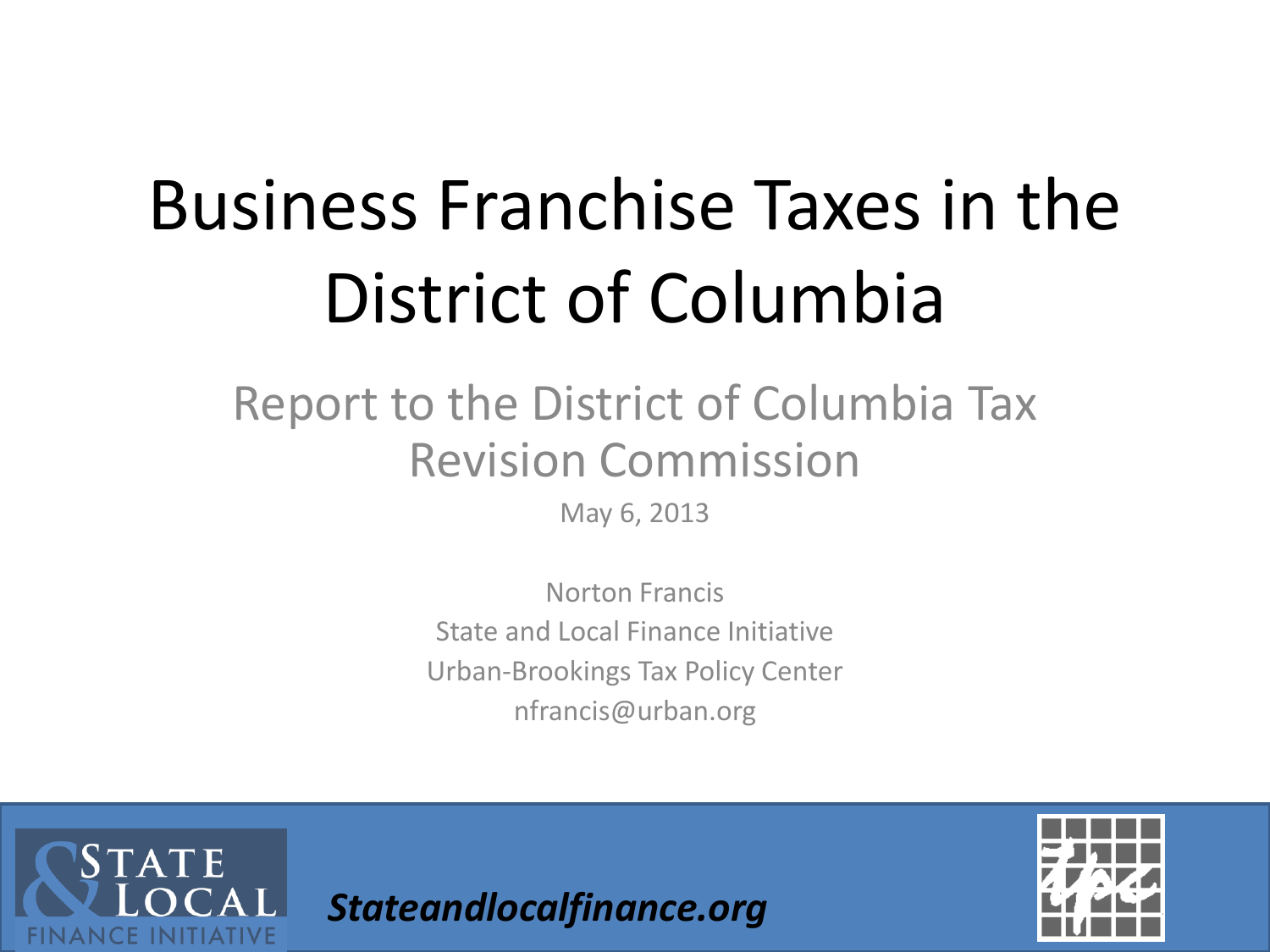### Fiscal Year 2012 General Fund Tax Revenue



Source: Author's analysis of FY 12 revenue from OCFO (2013). Total tax revenue here refers to gross tax revenue before earmarks and does not include nontax or lottery revenue.

**STATE** 

**CE INITIATIVE** 

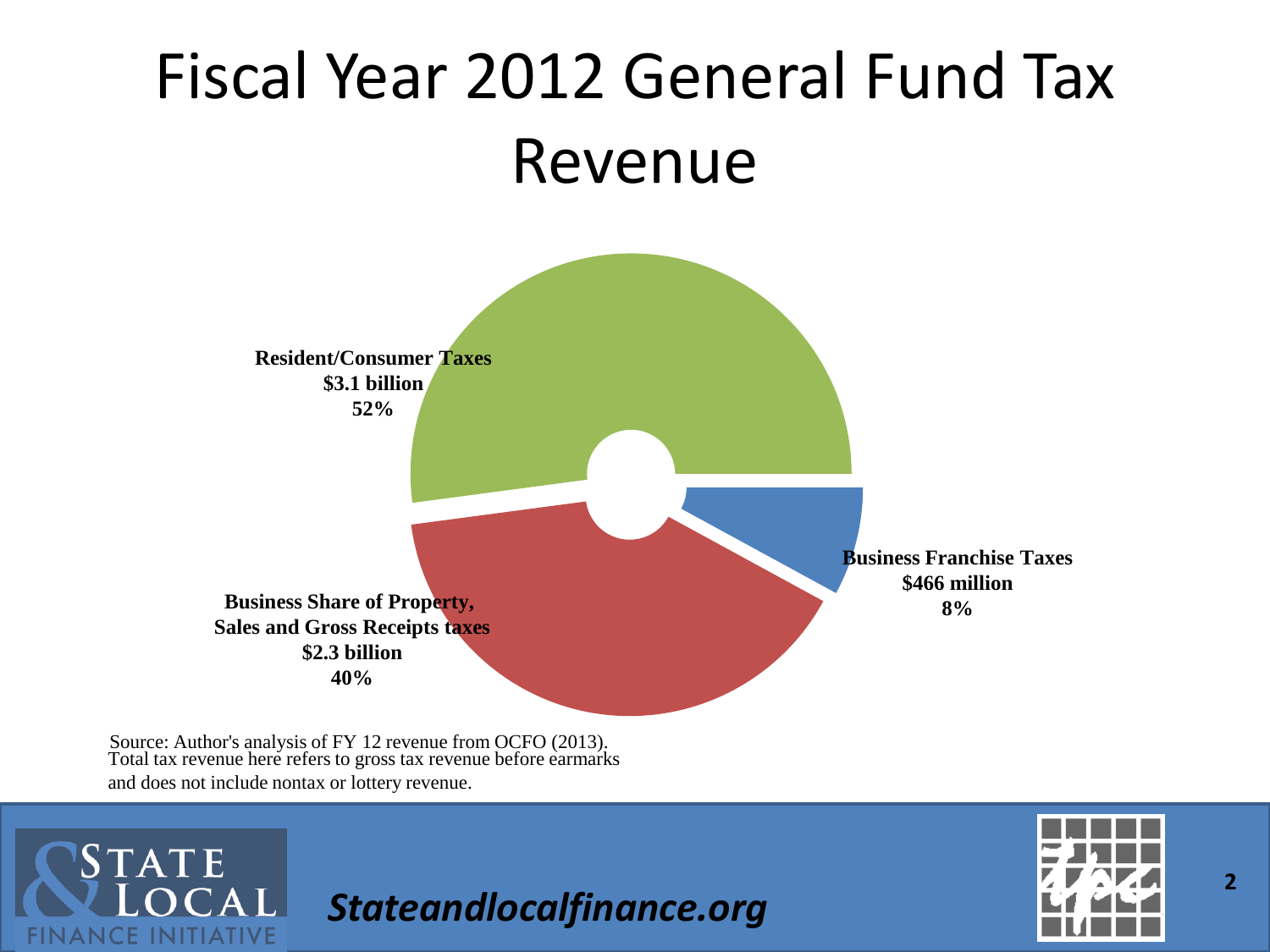### Business Franchise Taxes in the District



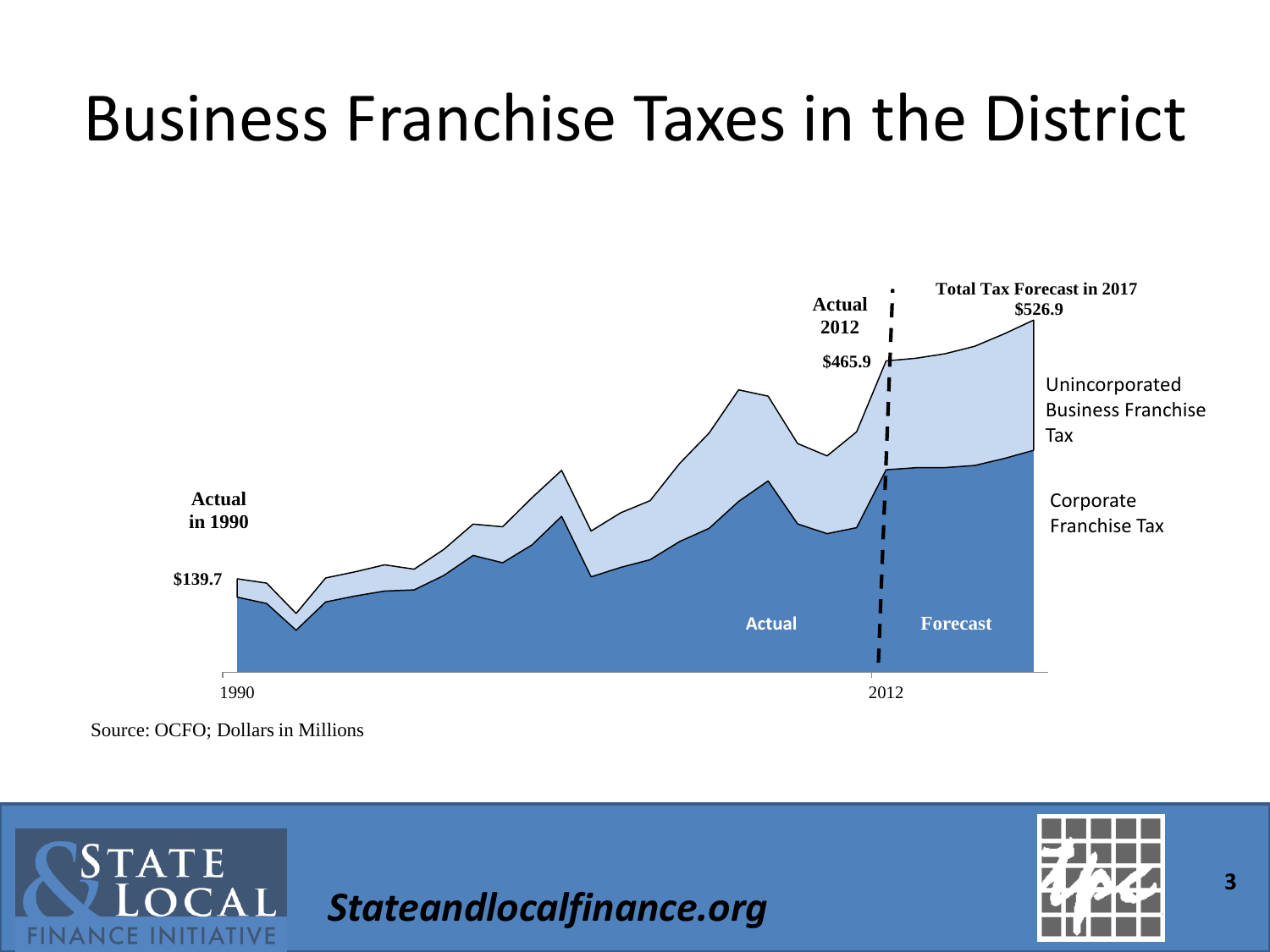## Taxing Business Income

- Steps to identify tax liability in the District
	- 1. Identify the taxpayer: Nexus
	- 2. Identify the entity and allocate income to the taxpayer: combined reporting
	- 3. Apportion income to the District: Double weighted sales
	- 4. Apply rate: 9.975%
	- 5. Credits



*Stateandlocalfinance.org*



**4**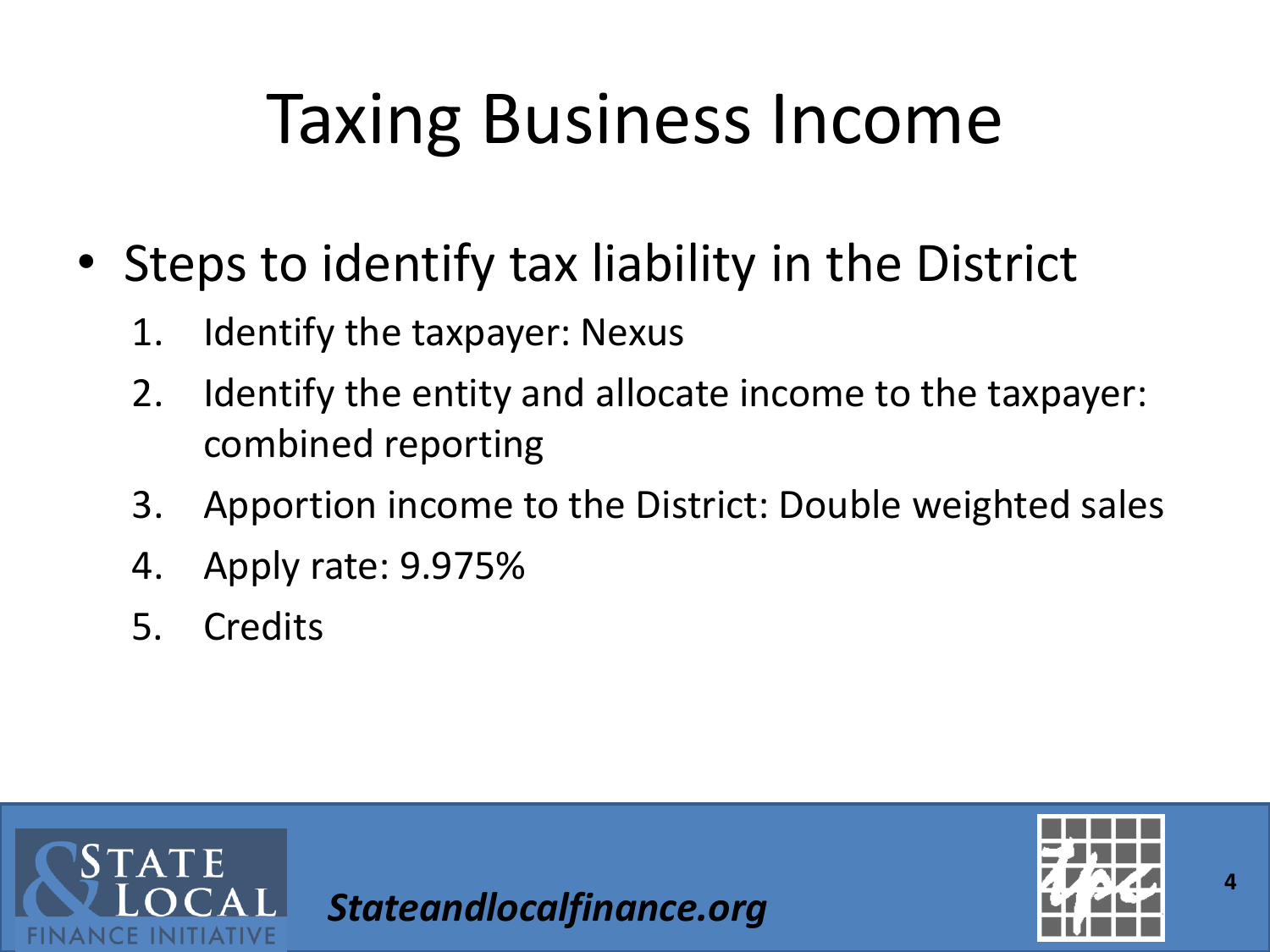## Unincorporated Business Franchise Tax – Special Features

- All unincorporated businesses with gross receipts greater than \$12,000
	- Residents can deduct income reported on UBFT return from individual income tax return
	- Nonresidents in Maryland qualify for a credit
	- Nonresidents in Virginia do not qualify for a credit
- Prohibition on taxing income of nonresidents
- Other states tax partners' income through individual income tax



TATE

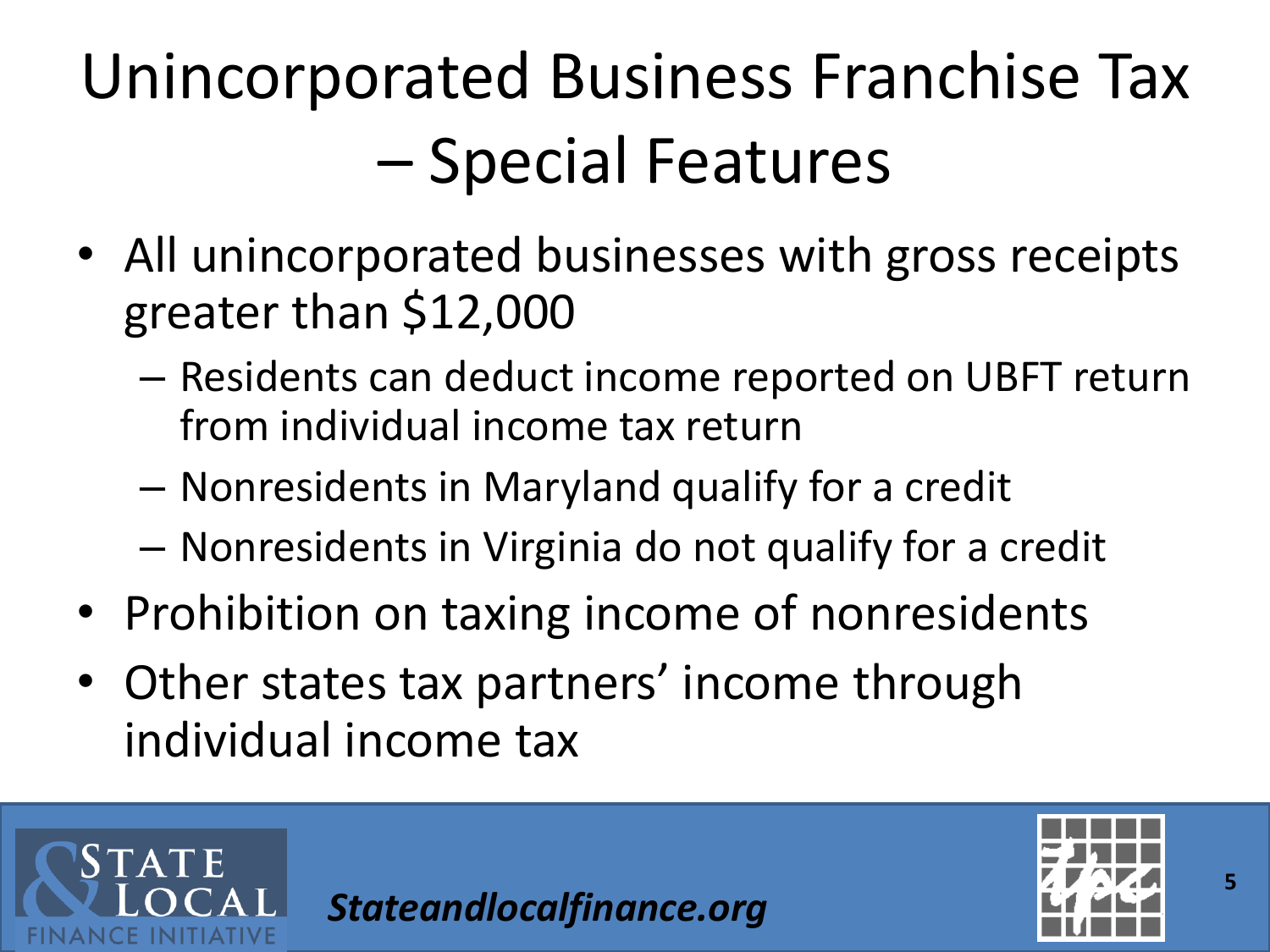# Maryland and Virginia

#### **Maryland**

**STATE** 

**ANCE INITIATIVE** 

- Corporate income tax
	- Separate entity reporting
	- $-$  Rate = 8.25
	- Double weighted sales apportionment factor except manufacturing (single sales factor)
- Partnership income
	- Non resident partners' income taxed at 7% (includes non resident surtax)
- Credit for DC Unincorporated business franchise tax

### **Virginia**

- Corporate income tax
	- Separate entity reporting
	- $Rate = 6%$
	- Double weighted sales; phasing in single sales for retail and certain manufacturing
- Partnership income
	- Non resident partners' income taxed same as individual income tax (top rate 5.75%)
	- No credit allowed for DC unincorporated business franchise tax
- Local option gross receipts tax



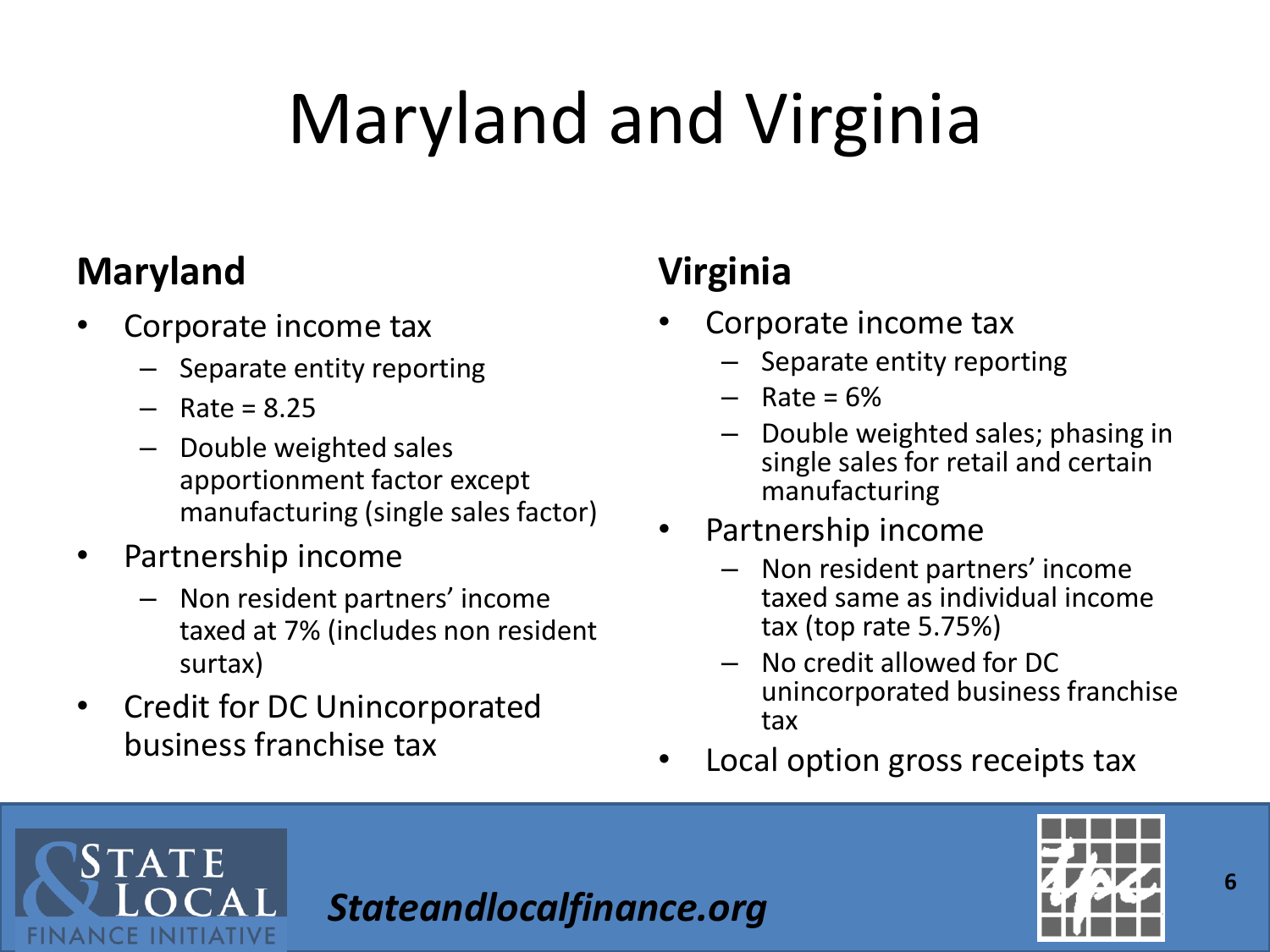## Who Pays the Tax?

**Share of Taxpayers with minimum or no tax liability**



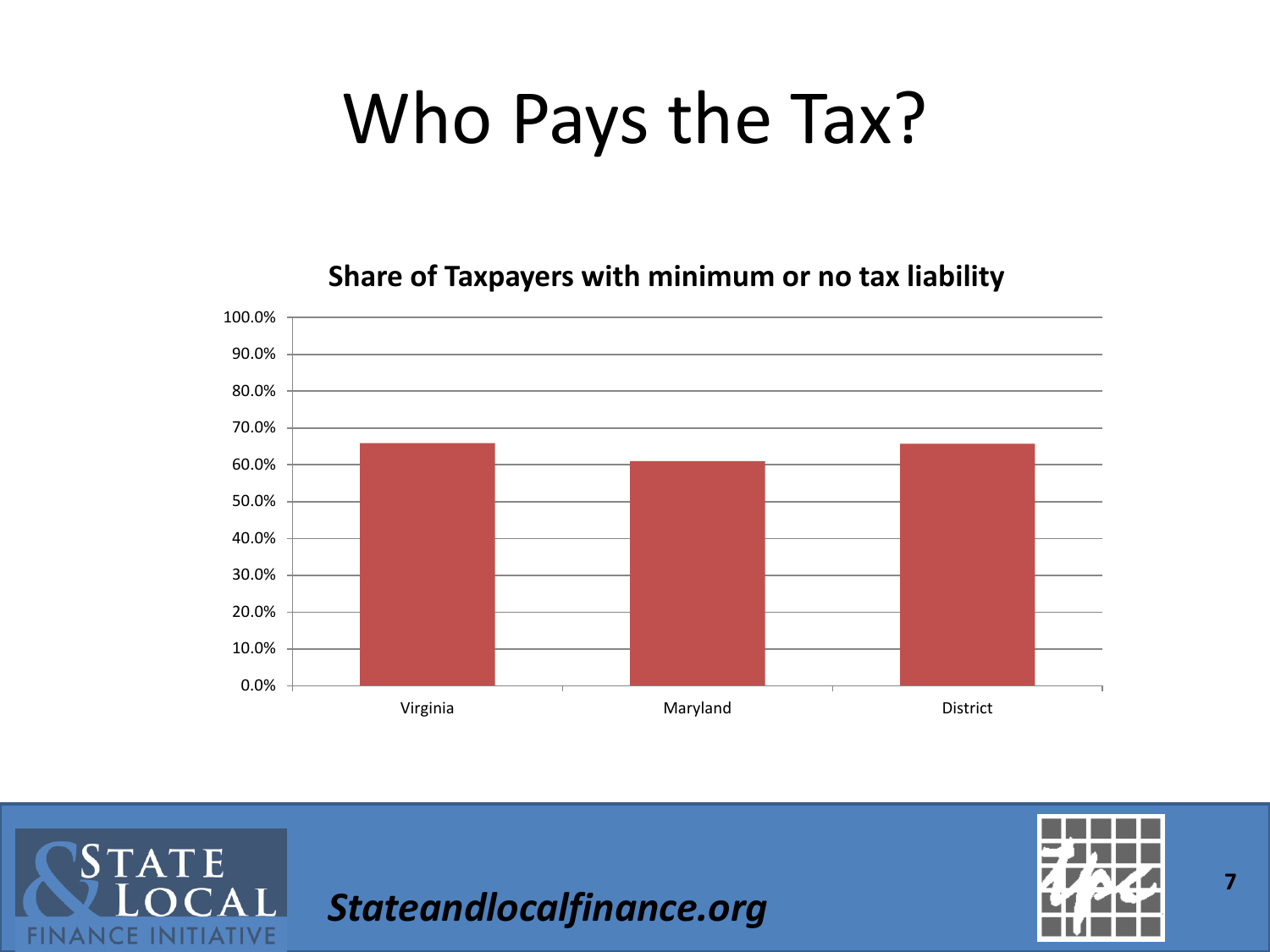### Who Pays the Tax In the District

**Corporate Franchise (CFT) and Unincorporated Franchise (UBFT) Filers - 2009**

|                                                       | <b>CFT</b> |     | <b>UBFT</b> |     |
|-------------------------------------------------------|------------|-----|-------------|-----|
| <b>Businesses with Loss</b>                           | 5,667      |     | 10,179      |     |
| paying minimum                                        | 4,774      | 84% | 7,128       | 70% |
| paying more than minimum                              | 893        |     | 3,051       |     |
| <b>Small Business (Gross Receipts &lt;\$500,000)*</b> | 5,129      |     | 3,329       |     |
| paying minimum                                        | 3,524      | 69% | 1,818       | 55% |
| paying more than minimum                              | 1,605      |     | 1,511       |     |
| Large Business (Gross Receipts $> $500,000$ )*        | 13,882     |     | 2,232       |     |
| paying minimum                                        | 8,099      | 58% | 1,162       | 52% |
| paying more than minimum                              | 5,783      |     | 1,070       |     |
| <b>Total Number of Returns</b>                        | 24,678     |     | 15,740      |     |

\* Gross receipts before apportionment Source: ORA

**STATE** 

**JANCE INITIATIVE** 

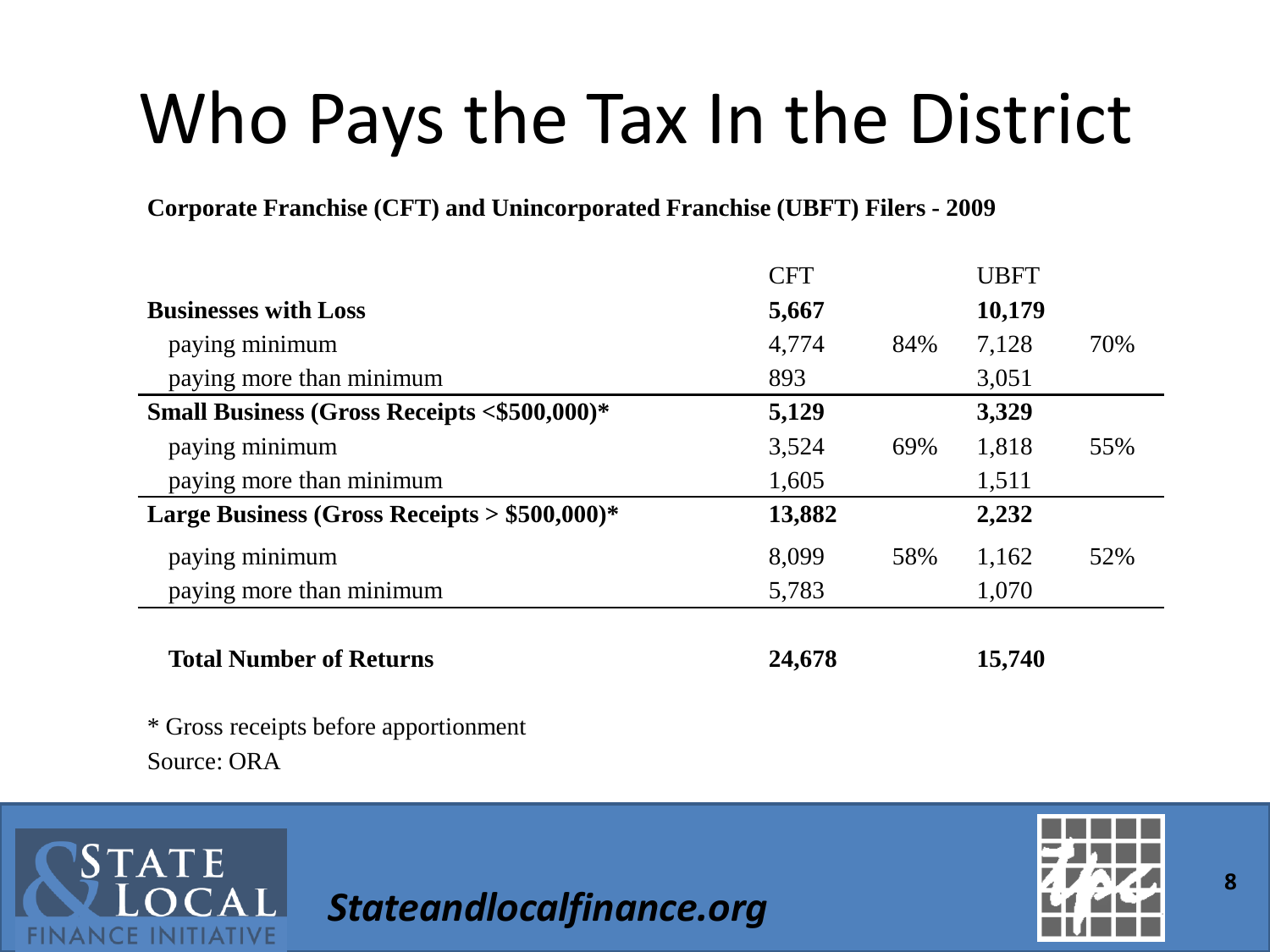### Other Taxes

### • Ballpark Fee Receipts

| <b>Tier</b> | Danparis r co rioccipio         | Fee      | # of<br><b>Returns</b> | 2012<br><b>Collections</b> |
|-------------|---------------------------------|----------|------------------------|----------------------------|
|             | $1$ \$5,000,000 - \$8,000,000   | \$5,500  | 508                    | \$3,815,887                |
|             | 2 \$8,000,001 - \$12,000,000    | \$10,800 | 414                    | \$5,469,764                |
|             | $3$ \$12,000,001 - \$16,000,000 | \$14,000 | 226                    | \$3,958,137                |
|             | 4 Greater than \$16,000,000     | \$16,500 | 807                    | \$16,402,671               |
|             | Unattributable                  |          |                        | \$3,015,453                |
|             |                                 | Total:   | 1,955                  | \$32,661,912               |
|             |                                 |          |                        |                            |

\* Includes approximately \$6.3 million attributable to prior years

Source: OCFO Economic Development Finance

**STATE** 

ANCE INITIATIVE

• Personal Property Tax (Equipment tax)

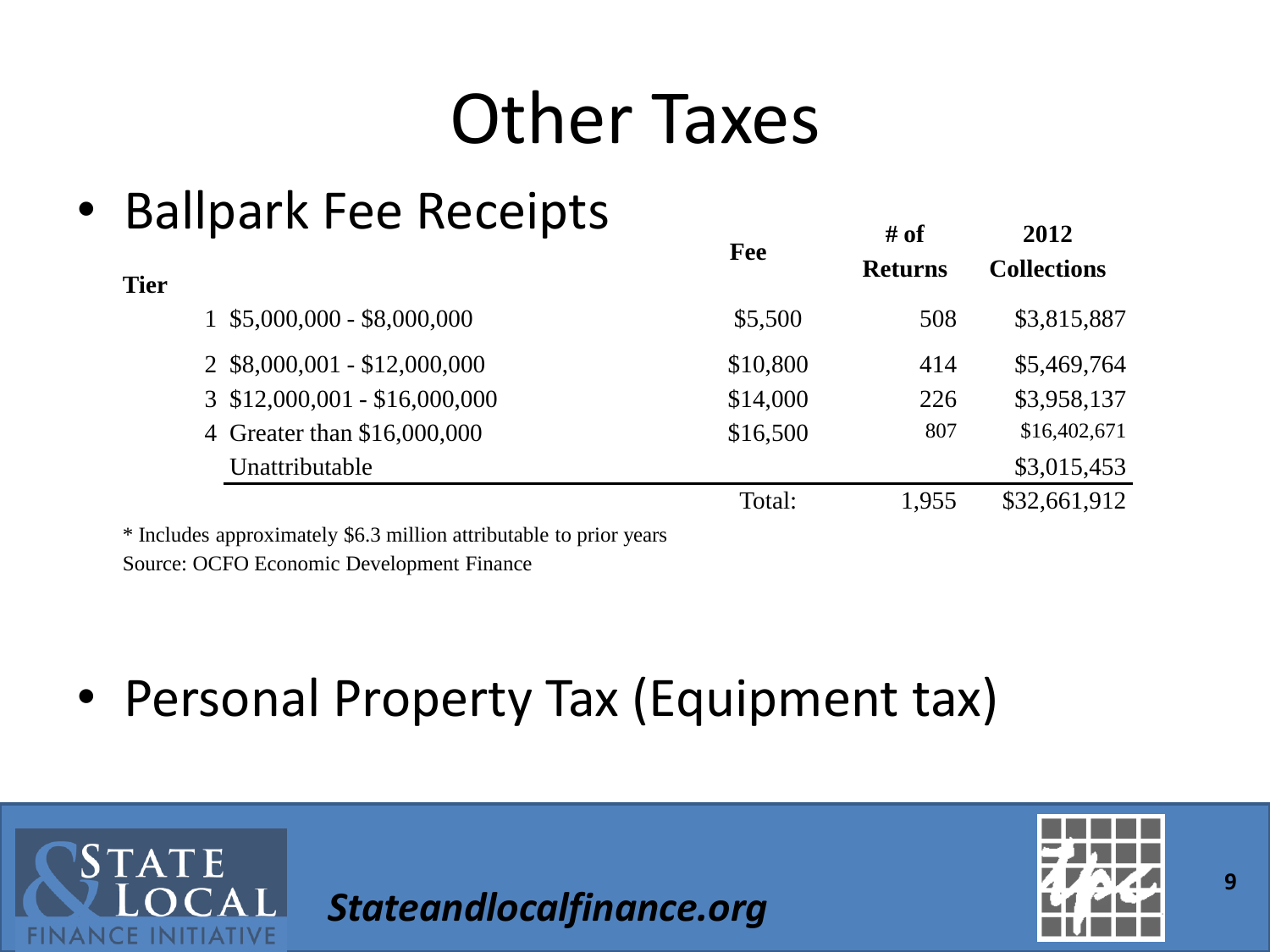## District economic performance



Source: BLS Quarterly Census of Employment and Wages

**TATE** 

**FINANCE INITIATIVE** 

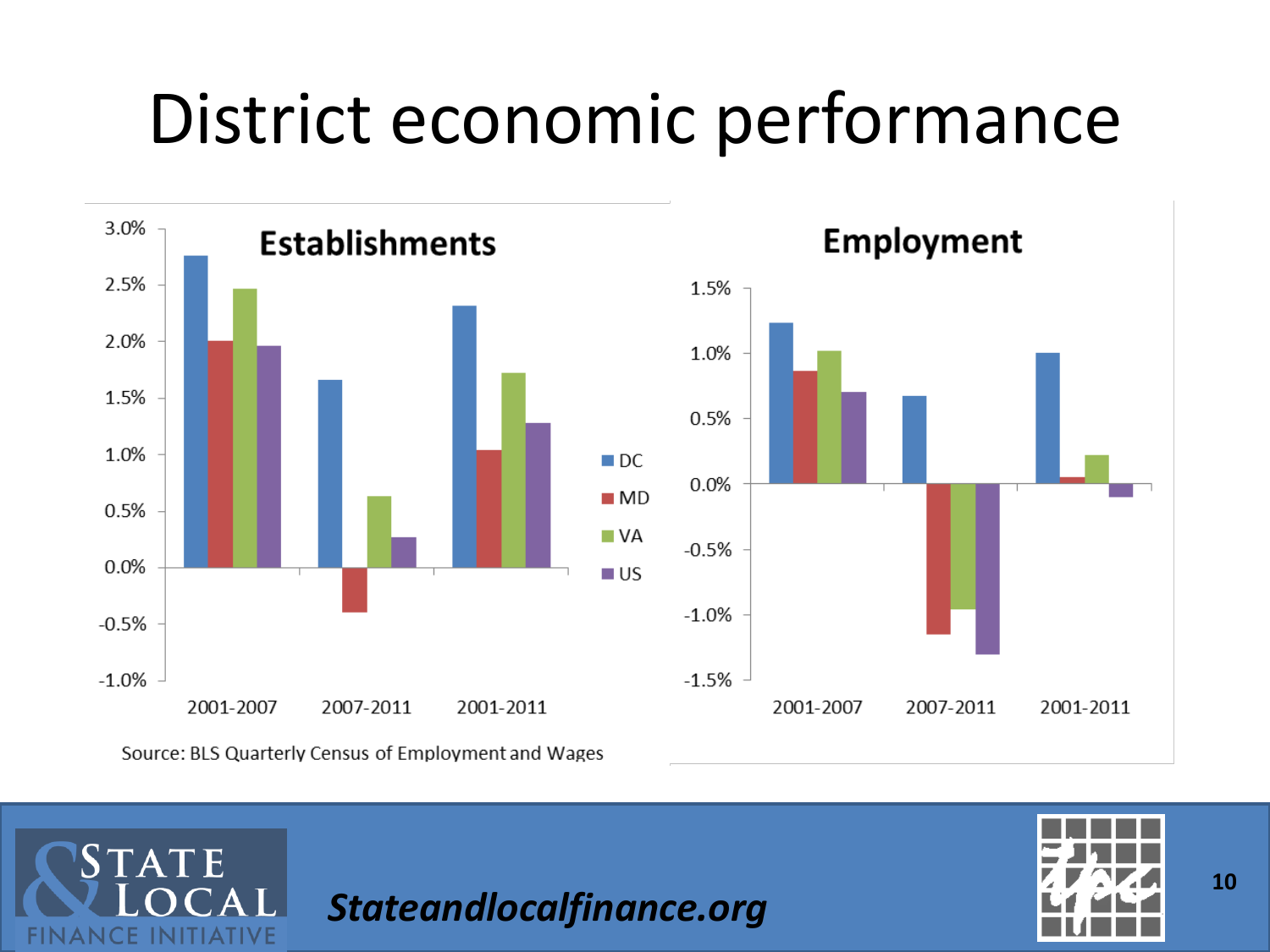## Number of Businesses

• By Size of Establishment

|                              | <b>DC</b>    |                 | <b>MD</b>    |                 | <b>VA</b>    |                 | <b>US</b>    |                 |
|------------------------------|--------------|-----------------|--------------|-----------------|--------------|-----------------|--------------|-----------------|
|                              |              | <b>Ten Year</b> |              | <b>Ten Year</b> |              | <b>Ten Year</b> |              | <b>Ten Year</b> |
|                              |              | <b>Average</b>  |              | <b>Average</b>  |              | <b>Average</b>  |              | <b>Average</b>  |
|                              | <b>Share</b> | Growth          | <b>Share</b> | Growth          | <b>Share</b> | Growth          | <b>Share</b> | Growth          |
| Total, All Sizes Private     |              | 2.8%            |              | 0.9%            |              | 1.8%            |              | 1.3%            |
| Total, Fewer than 5 Private  | 69.6%        | $3.6\%$         | 61.2%        | 1.0%            | 60.8%        | 2.7%            | 62.6%        | 1.8%            |
| Total, 5 to 9 Private        | 11.3%        | $0.8\%$         | 15.8%        | 0.7%            | 15.6%        | 0.3%            | 15.5%        | 0.4%            |
| Total, 10 to 19 Private      | 8.0%         | 1.1%            | 10.9%        | 1.0%            | 11.2%        | 0.8%            | 10.5%        | 0.8%            |
| Total, 20 to 49 Private      | 6.3%         | 1.3%            | 7.6%         | 1.0%            | 7.9%         | 0.9%            | 7.1%         | 0.5%            |
| Total, 50 to 99 Private      | 2.4%         | 1.3%            | 2.7%         | $0.6\%$         | 2.6%         | 0.9%            | 2.4%         | 0.4%            |
| Total, 100 to 249 Private    | 1.6%         | 1.6%            | 1.5%         | 0.0%            | 1.4%         | 0.7%            | 1.3%         | 0.2%            |
| Total, 250 to 499 Private    | 0.5%         | $0.2\%$         | 0.3%         | $-0.7%$         | 0.3%         | $-0.1%$         | 0.3%         | $-0.1\%$        |
| Total, 500 to 999 Private    | 0.2%         | $0.2\%$         | $0.1\%$      | $-1.6%$         | $0.1\%$      | $-1.9%$         | $0.1\%$      | $-0.8\%$        |
| Total, 1000 and more Private | 0.1%         | 2.3%            | $0.0\%$      | $-3.0\%$        | 0.1%         | $-1.0%$         | 0.1%         | $-0.6%$         |

Source: BEA Quarterly Census of Employment and Wages;

**STATE** 

**FINANCE INITIATIVE** 

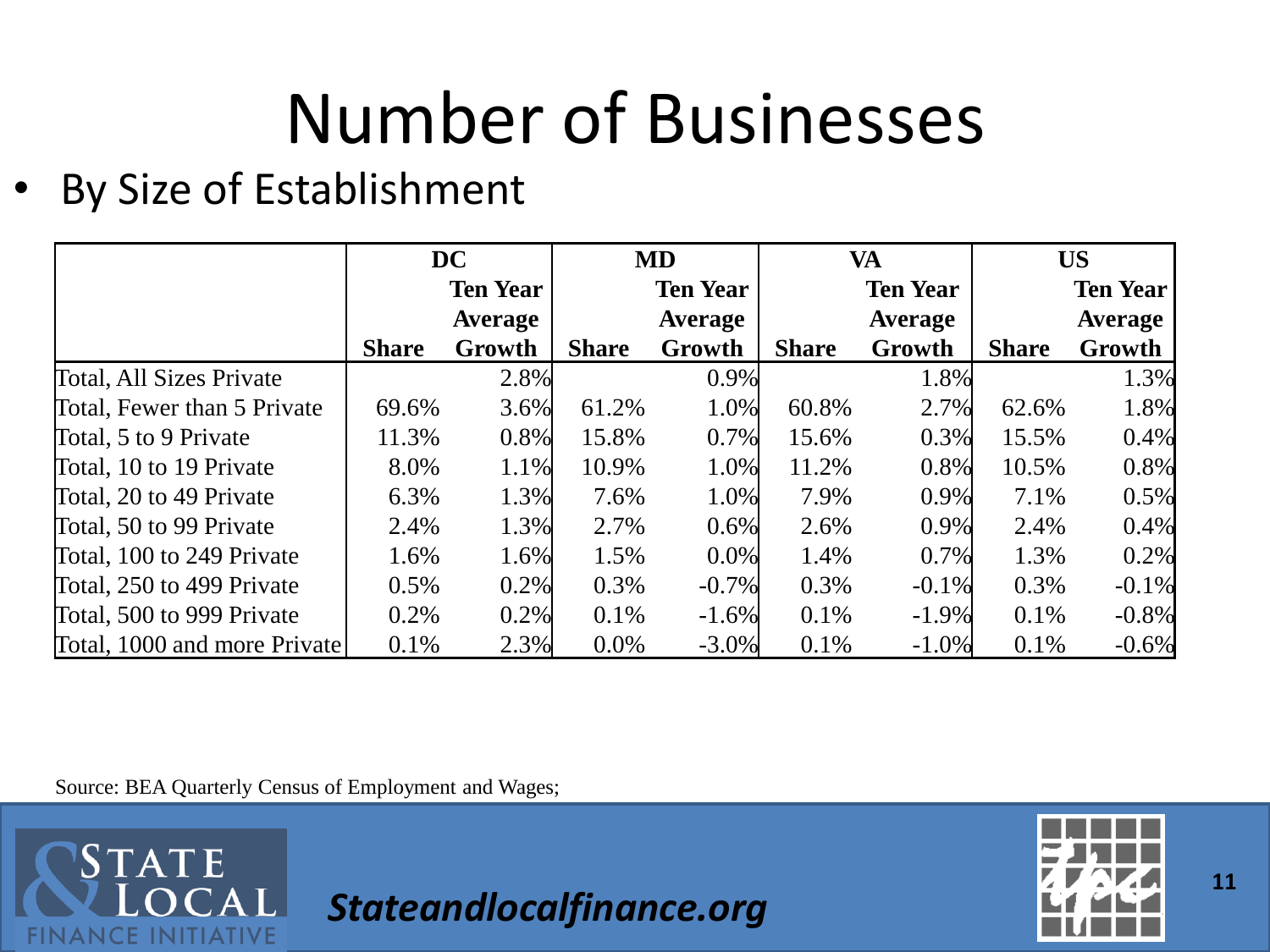### Establishment Growth Comparison





**TATE** 

**CE INITIATIVE** 

Source: BLS

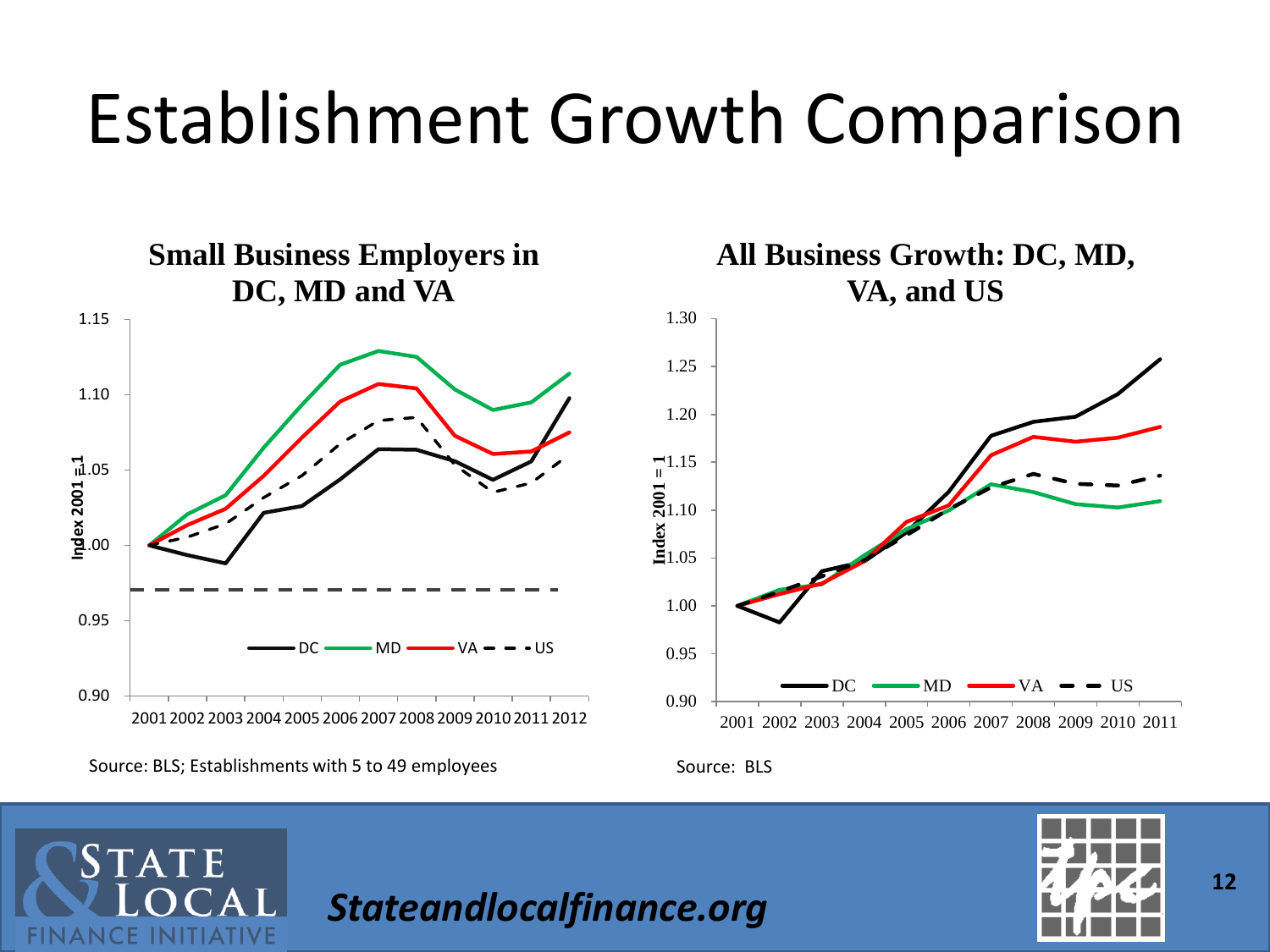### All three states grew and District increased share

• Gross Operating Surplus

**STATE** 

ANCE INITIATIVE



Gross operating surplus. Value derived as a residual for most industries after subtracting total intermediate inputs, compensation of employees, and taxes on production and imports less subsidies from total industry output. Gross operating surplus includes consumption of fixed capital (CFC), proprietors' income, corporate profits, and business current transfer payments (net). Source: BEA